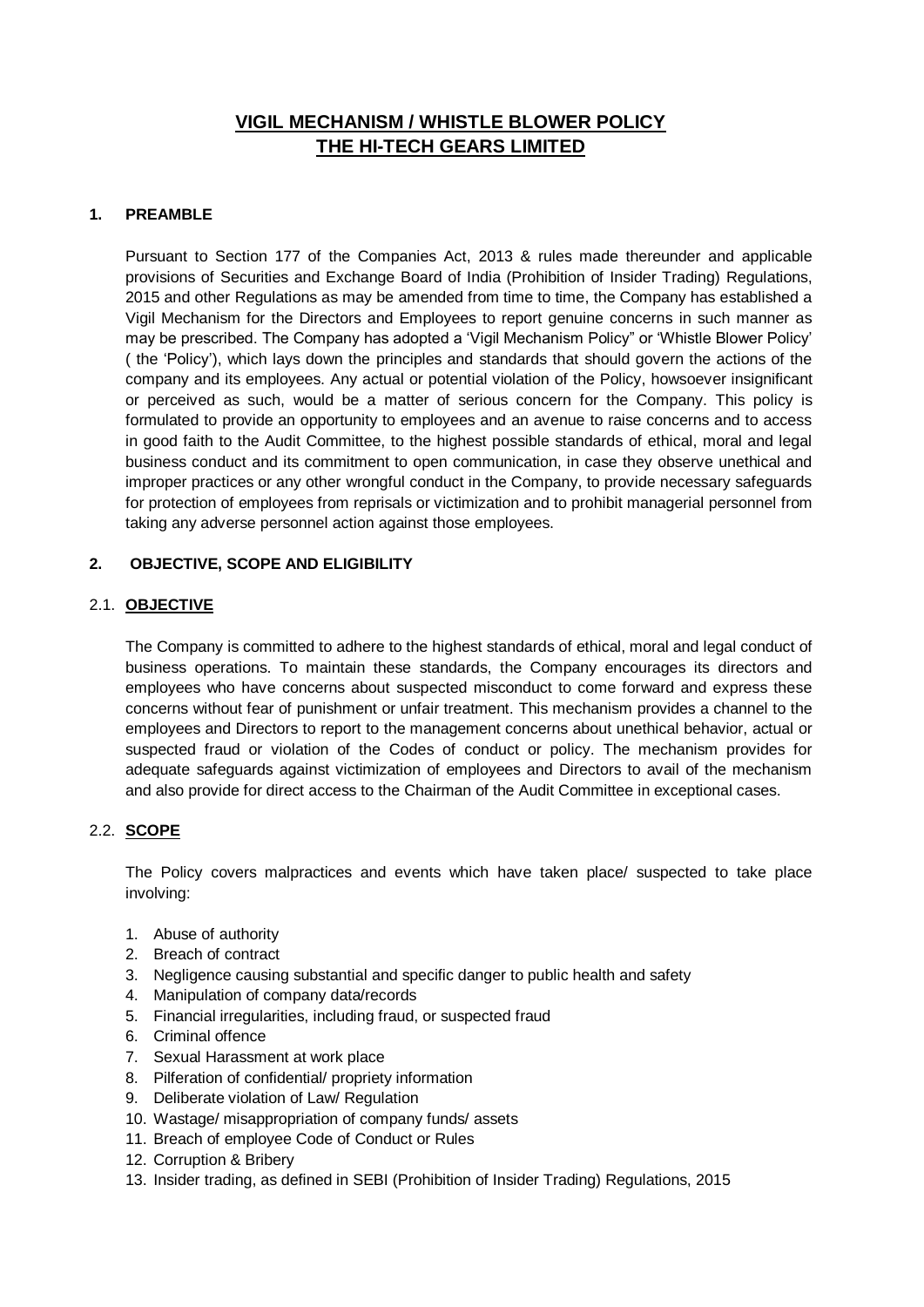- 14. Unfair trade practices & anti-competitive behavior
- 15. Inappropriate sharing of company sensitive information
- 16. Any other matters or activity on account of which the interest of the Company is affected.

# 2.3 **ELIGIBILITY**

All Employees and Directors of the Company are eligible to make Protected Disclosures under the Policy in relation to matters concerning the Company.

# **3. DEFINITIONS**

- 3.1. "Alleged wrongful conduct" shall mean violation of law, Infringement of Company's rules, misappropriation of monies, actual or suspected fraud, substantial and specific danger to public health and safety or abuse of authority".
- 3.2. "Audit Committee" means a Committee constituted by the Board of Directors of the Company in accordance with applicable Rules & Regulations.
- 3.3. "Board" means the Board of Directors of the Company.
- 3.4. "Board of Directors" means a body of elected or appointed members who jointly oversee the activities of the company.
- 3.5. "Company" means The Hi-Tech Gears Limited and all its offices.
- 3.6. Investigators mean the selected employees or third parties charged with conducting investigations to ascertain the creditability of such whistleblower complaints.
- 3.7. "Code" means Code of Conduct for Directors and Senior Management Executives adopted by Company, as amended from time to time.
- 3.8. "Chairman of the Company" means Chairman of the Company who is elected by Company's Board of Directors and is responsible for presiding over Board Meetings and represents the Company as Chairman of Company, by whatever name called.
- 3.9. "Chairman of the Audit Committee" means the Chairman of the Audit Committee.
- 3.10."CEO" means the "Managing Director" of the Company, or any other senior officer designated as CEO.
- 3.11."Employee" means all the present employees and Directors of the Company.
- 3.12."Protected Disclosure" means a concern raised by a written communication made in good faith that discloses or demonstrates information that may evidence unethical or improper activity under the title "SCOPE OF THE POLICY" with respect to the Company including report of instances of leak of unpublished price sensitive information. Protected Disclosures should be factual and not speculative in nature.
- 3.13."Regulation" means SEBI (Prohibition of Insider Trading) Regulations, 2015, as amended from time to time.
- 3.14."Subject" means a person or group of persons against or in relation to whom a Protected Disclosure is made or evidence gathered during the course of an investigation under this Policy.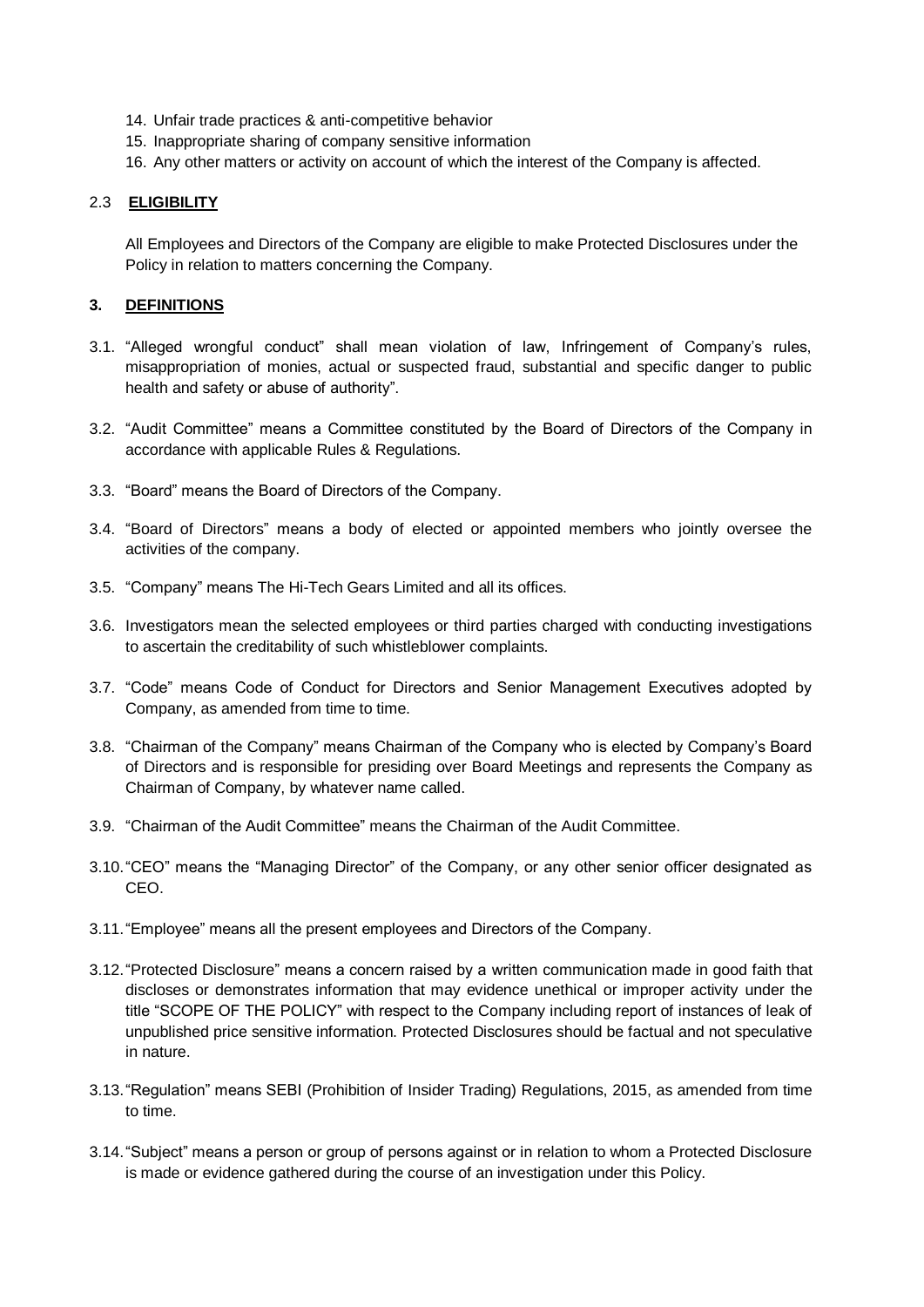- 3.15."Whistleblower" is someone who makes a Protected Disclosure under this Policy.
- 3.16."Whistle/ Vigil Officer" or "Whistle/Vigil Committee" or "Committee" means an officer or Committee of persons who is/are nominated/ appointed to conduct detailed investigation of the disclosure received from the whistleblower and recommend disciplinary action.
- 3.17."Policy or This Policy" means, "Whistleblower Policy" or "Vigil Mechanism Policy".

### **4. ENQUIRY PROCESS**

- 4.1 All Protected Disclosures should be reported in writing by the complainant as soon as possible after the Whistle Blower becomes aware of the same so as to ensure a clear understanding of the issues raised and should either be typed or written in a legible handwriting in English or Hindi.
- 4.2 The Protected Disclosure should be submitted in a closed and secured envelope and should be super scribed as "Protected disclosure under Vigil Mechanism Policy". Alternatively, the same can also be sent through email with the subject "Protected disclosure under Vigil Mechanism Policy". If the complaint is not super scribed and closed as mentioned above, it will not be possible for the Audit Committee to protect the complainant and the protected disclosure will be dealt with as if a normal disclosure. In order to protect identity of the complainant, the Vigil/Whistle Officer will not issue any acknowledgement to the complainants immediately and they are advised neither to write their name / address on the envelope nor enter into any further correspondence with the Vigil/Whistle Officer. The Vigil/Whistle Officer shall assure that in case any further clarification is required he will get in touch with the complainant.
- 4.3 Anonymous / Pseudonymous disclosure shall not be entertained by the Vigil/Whistle Officer.
- 4.4 The Protected Disclosure should be forwarded under a covering letter signed by the complainant. The Vigil/Whistle Officer / Chairman of the Audit Committee/ CEO/ Chairman as the case may be, shall detach the covering letter bearing the identity of the Whistle Blower and process only the Protected Disclosure.
- 4.5 All Protected Disclosures should be addressed to the Vigil/Whistle Officer of the Company or to the Chairman of the Audit Committee/ CEO/ Chairman in exceptional cases. The contact details of the Vigil/Whistle Officer is as under:-

#### **Name and Address – Compliance Officer**

**The Hi-Tech Gears Limited 14th Floor, Tower-B, Unitech's Millennium Plaza, Sushant Lok-1, Sector-27, Gurgaon, Haryana-122009-01 Tel: (0124)4715100**

4.6 Protected Disclosure against the Vigil/ Whistle Officer should be addressed to the Chairman of the Company and the Protected Disclosure against the Chairman/ CEO of the Company should be addressed to the Chairman of the Audit Committee. The contact details of the Chairman, CEO and the Chairman of the Audit Committee are as under: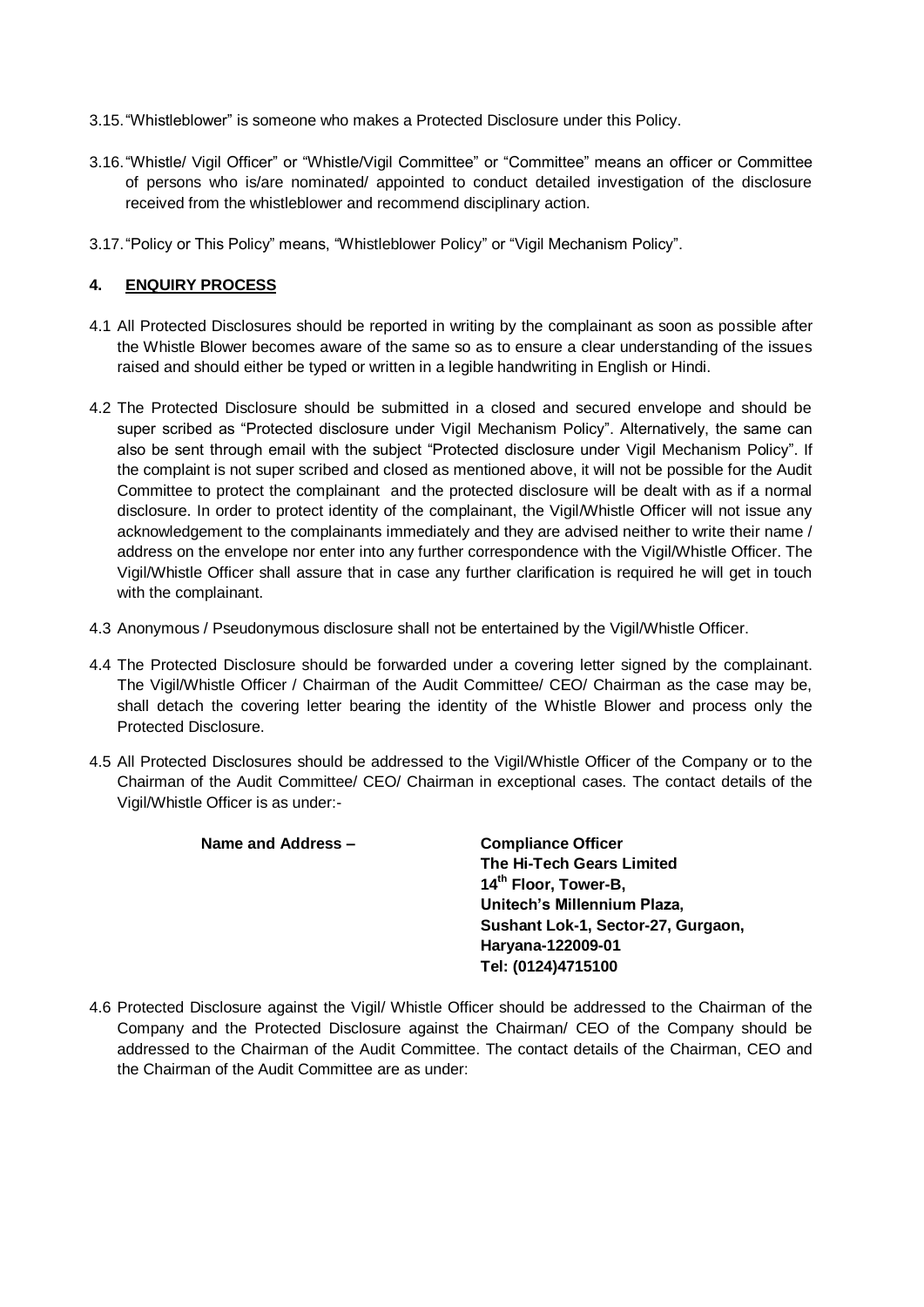| Name and Address of Chairman -                           | <b>Executive Chairman</b><br><b>The Hi-Tech Gears Limited</b><br>14 <sup>th</sup> Floor, Tower-B,<br>Unitech's Millennium Plaza,<br>Sushant Lok-1, Sector-27, Gurgaon,<br>Haryana-122009-01<br>Tel: (0124)4715100   |
|----------------------------------------------------------|---------------------------------------------------------------------------------------------------------------------------------------------------------------------------------------------------------------------|
| Name and Address of CEO -                                | <b>Managing Director</b><br>The Hi-Tech Gears Limited<br>14 <sup>th</sup> Floor, Tower-B,<br>Unitech's Millennium Plaza,<br>Sushant Lok-1, Sector-27, Gurgaon,<br>Haryana-122009-01<br>Tel: (0124)4715100           |
| Name and Address of Chairman<br>of the Audit Committee - | <b>Chairman of Audit Committee</b><br>The Hi-Tech Gears Limited<br>14 <sup>th</sup> Floor, Tower-B,<br>Unitech's Millennium Plaza,<br>Sushant Lok-1, Sector-27, Gurgaon,<br>Haryana-122009-01<br>Tel: (0124)4715100 |

- 4.7 On receipt of the protected disclosure the Vigil/ Whistle Officer/ Chairman/ CEO/ Chairman of the Audit Committee, as the case may be, shall make a record of the Protected Disclosure and also ascertain from the complainant whether he was the person who made the protected disclosure or not. He shall also carry out initial investigation either himself or by involving any other Officer of the Company or an outside agency before referring the matter to the Audit Committee of the Company for further appropriate investigation and needful action. The record will include:
	- a) Brief facts;
	- b) Whether the same Protected Disclosure was raised previously by anyone, and if so, the outcome thereof;
	- c) Whether the same Protected Disclosure was raised previously on the same subject;
	- d) Details of actions taken by Vigil/Whistle Officer / Chairman/ CEO for processing the complaint;
	- e) Findings of the Audit Committee; and
	- f) The recommendations of the Audit Committee/ other action(s).
- 4.8 The Audit Committee, if deems fit, may call for further information or particulars from the complainant.

#### **5. INVESTIGATION**

5.1 The Vigil/Whistle Officer shall acknowledge receipt of the Disclosure as soon as practical (preferably within 7 days of receipt of a Disclosure), where the Whistleblower has provided his/her contact details. All protected disclosures under this policy will be recorded and thoroughly investigated.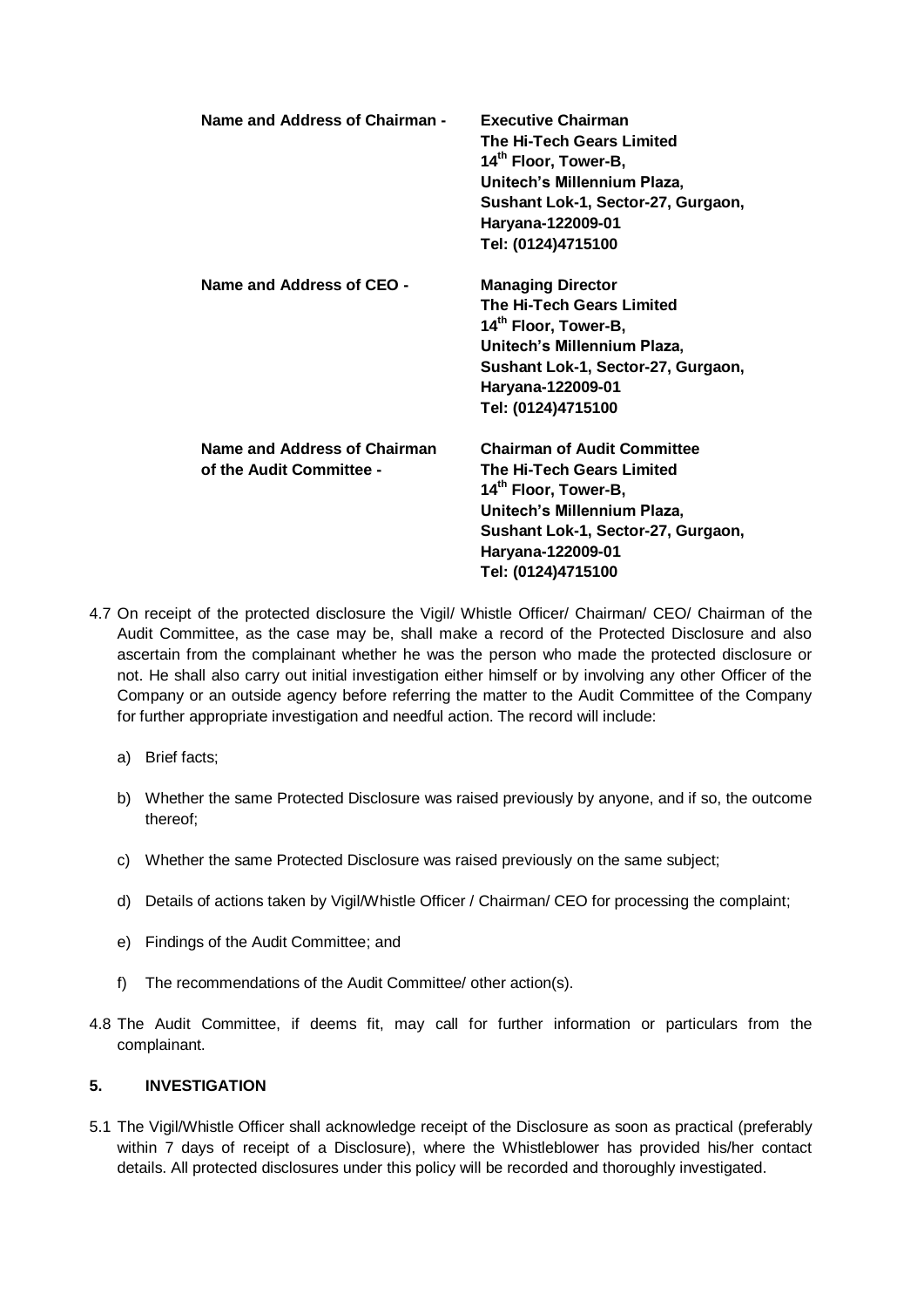- 5.2 The Vigil/Whistle Officer will proceed to determine whether the allegations (assuming them to be true only for the purpose of this determination) made in the Disclosure constitute a malpractice by discussing with the Chairman/ CEO. If the Whistle Officer determines that the allegations do not constitute a Malpractice, he/she will record this finding with reasons and communicate the same to the Whistleblower.
- 5.2 Subject(s) will normally be informed in writing of the allegations at the outset of a formal investigation and have opportunities for providing their inputs during the investigation.
- 5.3 Subject(s) have a right to consult with a person or persons of their choice, other than the Vigil/Whistle Officer / Investigators and/or members of the Audit Committee and/or the Whistle Blower.
- 5.4 Subject(s) shall have a duty to co-operate with any of the Officers appointed by it in this regard.
- 5.5 Subject(s) have a responsibility not to interfere with the investigation. Evidence shall not be withheld, destroyed or tampered with and witness shall not be influenced, coached, threatened or intimidated by the subject(s).
- 5.6 Unless there are compelling reasons not to do so, subject(s) will be given the opportunity to respond to material findings contained in the investigation report. No allegation of wrong doing against a subject(s) shall be considered as maintainable unless there is good evidence in support of the allegation.
- 5.7 Subject(s) have a right to be informed of the outcome of the investigations. If allegations are not sustained, the Subject should be consulted as to whether public disclosure of the investigation results would be in the best interest of the Subject and the Company.
- 5.8 The investigation shall be completed normally within 60 days of the receipt of the protected disclosure and is extendable by such period as the Audit Committee deems fit.
- 5.9 All Protected disclosures in writing or documented along with the results of Investigation relating thereto, shall be retained by the Company for a period of 7 (seven) years or such other period as specified by any other law in force, whichever is more.

### **6. DECISION AND REPORTING**

- 6.1 If an investigation leads the Vigil/Whistle Officer / Chairman of the Audit Committee to conclude that an improper or unethical act has been committed, the Vigil/Whistle Officer / Chairman of the Audit Committee shall recommend to the management of the Company to take such disciplinary or corrective action as he may deem fit. It is clarified that any disciplinary or corrective action initiated against the Subject as a result of the findings of an investigation pursuant to this Policy shall adhere to the applicable personnel or staff conduct and disciplinary procedures.
- 6.2 The Vigil/Whistle Officer shall submit a report to the Chairman of the Audit Committee on a regular basis about all Protected Disclosures referred to him/her since the last report together with the results of investigations, if any.
- 6.3. In case the Subject is the Chairman/CEO of the Company, the Chairman of the Audit Committee after examining the Protected Disclosure shall forward the protected disclosure to other members of the Audit Committee if deemed fit. The Audit Committee shall appropriately and expeditiously investigate the Protected Disclosure.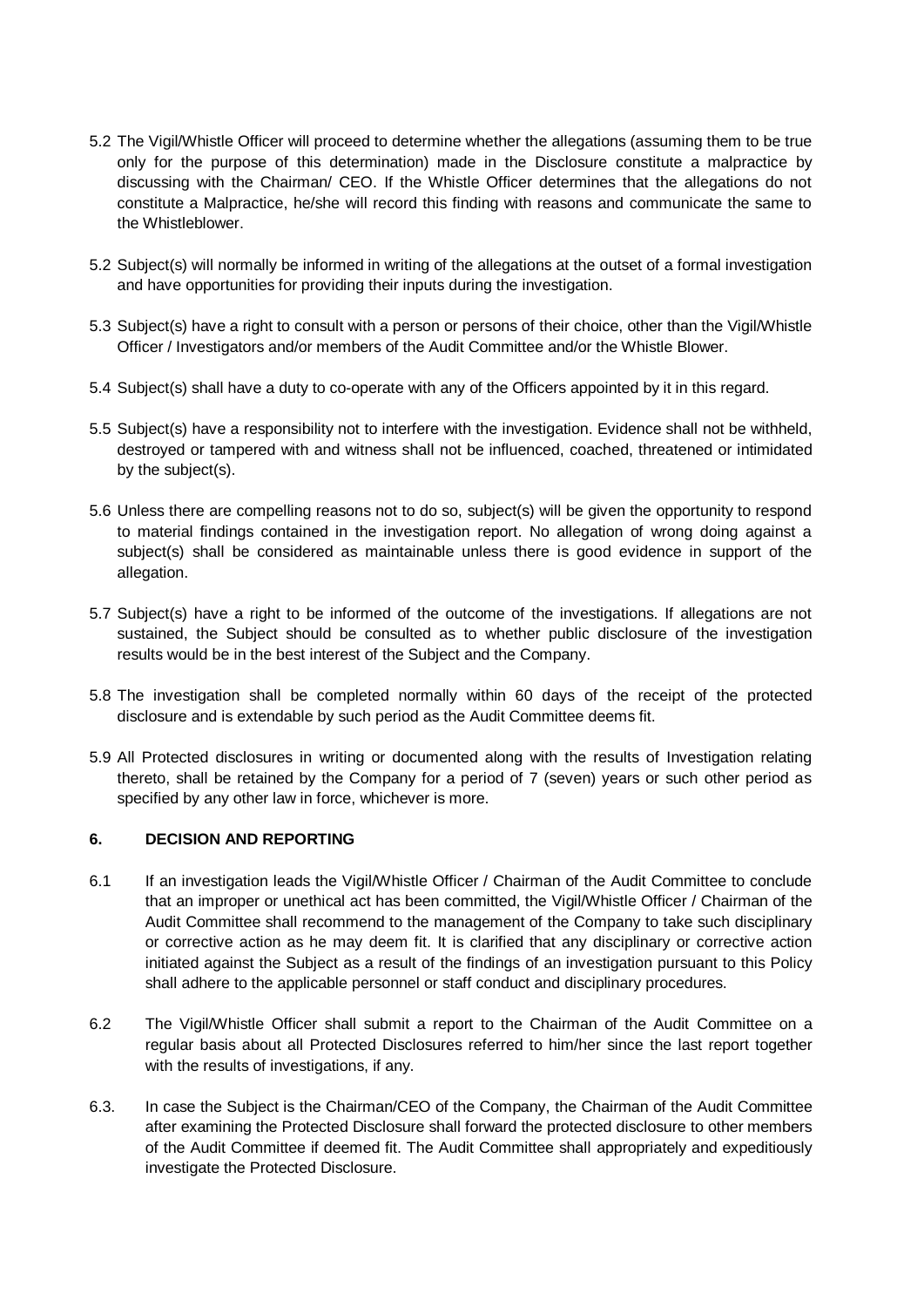- 6.4. If the report of investigation is not to the satisfaction of the complainant, the complainant has the right to report the event to the appropriate legal or investigating agency.
- 6.5. A complainant who makes false allegations of unethical & improper practices or about alleged wrongful conduct of the subject to the Vigil/Whistle Officer or the Audit Committee shall be subject to appropriate disciplinary action in accordance with the rules, procedures and policies of the Company.
- 6.6 The Whistle Blower shall have right to access Chairman of the Audit Committee directly in exceptional cases and the Chairman of the Audit Committee is authorized to prescribe suitable directions in this regard.

# **7. SECRECY / CONFIDENTIALITY**

- 7.1. The complainant, Vigil/Whistle Officer, Members of Audit Committee, the Subject and everybody involved in the process shall:
	- a) Maintain complete confidentiality and secrecy of the matter
	- b) Discuss only to the extent or with those persons as required under this policy for completing the process of investigations.
	- c) The matter should not be discussed in social gatherings or with individuals who are not involved in the review or investigation of the matter.
	- d) Not keep the papers unattended anywhere at any time
	- e) Ensure confidentiality of documents reviewed during the investigation
	- f) Keep the electronic mails / files under password.

#### **8. PROTECTION TO WHISTLEBLOWER**

8.1 If one raises a concern under this Policy, he/she will not be at risk of suffering any form of reprisal or retaliation. Retaliation includes discrimination, reprisal, harassment or vengeance in any manner. Company's employee will not be at the risk of losing her/ his job or suffer loss in any other manner like transfer, demotion, refusal of promotion, or the like including any direct or indirect use of authority to obstruct the Whistleblower's right to continue to perform his/her duties/functions including making further Protected Disclosure, as a result of reporting under this Policy. Any other employee serving as witness or assisting in the said investigation would also be protected to the same extent as the whistleblower.

The protection is available provided that:

- a) The communication/ disclosure is made in good faith;
- b) He/She reasonably believes that information, and any allegations contained in it, are substantially true; and
- c) He/She is not acting for personal gain

Anyone who abuses the procedure (for example by maliciously raising a concern knowing it to be untrue) will be subject to disciplinary action, as will anyone who victimizes a colleague by raising